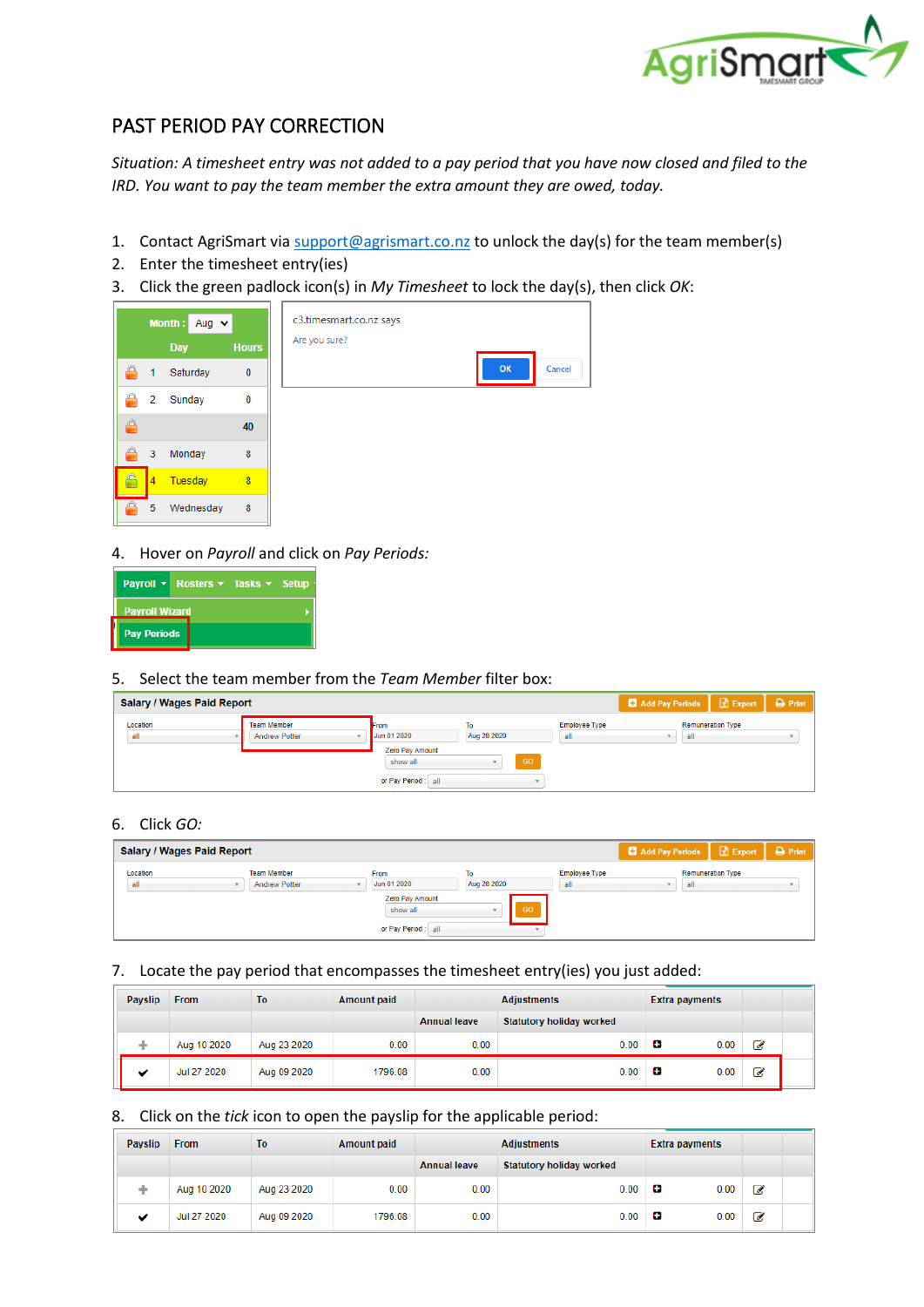9. You will see the following error:

| <b>Payments</b>                                      |              |               |
|------------------------------------------------------|--------------|---------------|
| Pay Period(1796.08) and Payslip amounts do not match | <b>Hours</b> | <b>Amount</b> |
| <b>Ordinary Pay</b>                                  | 80           | 1511.85       |
| - Holiday pay - pay as you go                        | 80           | 120.95        |
|                                                      |              |               |
| <b>Total Taxable Payments</b>                        |              | 1632.80       |

10. Deduct the amount in the error (e.g. \$1796.08) from the *Total Taxable Payments* amount (e.g. \$1632.80). This will be the *Extra Payment* amount (e.g. \$163.28). **Write this figure down.**

### 11. Click the back button to go back to the *Salary/Wages Paid Report:*

|  | $\leftrightarrow$ AgriSmart |                    |
|--|-----------------------------|--------------------|
|  |                             | c3.timesmart.co.nz |

### 12. Click the *edit* icon in line with the pay period from Step 7:

| <b>Payslip</b> | <b>From</b> | To          | <b>Amount paid</b> | <b>Adjustments</b>  |                                 | Extra payments |   |  |
|----------------|-------------|-------------|--------------------|---------------------|---------------------------------|----------------|---|--|
|                |             |             |                    | <b>Annual leave</b> | <b>Statutory holiday worked</b> |                |   |  |
| ÷              | Aug 10 2020 | Aug 23 2020 | 0.00               | 0.00                | 0.00                            | о<br>0.00      | ☑ |  |
| $\checkmark$   | Jul 27 2020 | Aug 09 2020 | 1796.08            | 0.00                | 0.00                            | œ<br>0.00      | ☑ |  |

#### The following screen will appear:

| <b>Edit Pay Period</b>                            |         |
|---------------------------------------------------|---------|
| Start Date: Jul 27 2020                           | ÷       |
| End Date: Aug 09 2020                             | $\star$ |
| Pay Frequency: fortnightly $\vee$ *               |         |
| Auto-calculate Unpaid leave : n                   |         |
| Team Member: Andrew Potter                        |         |
| Pay amount: 1796.08                               |         |
| Days paid: 11                                     |         |
| Daily contracted hours : 0.00                     |         |
| Average daily pay: 163.28                         |         |
| $\boldsymbol{\mathcal{C}}$ reset<br><b>E</b> Save |         |

13. Adjust the *Pay Amount* to the amount in the *Total Taxable Payments* field of the payslip (found in *Step 9*). E.g. \$1796.08 will get changed to \$1632.80:

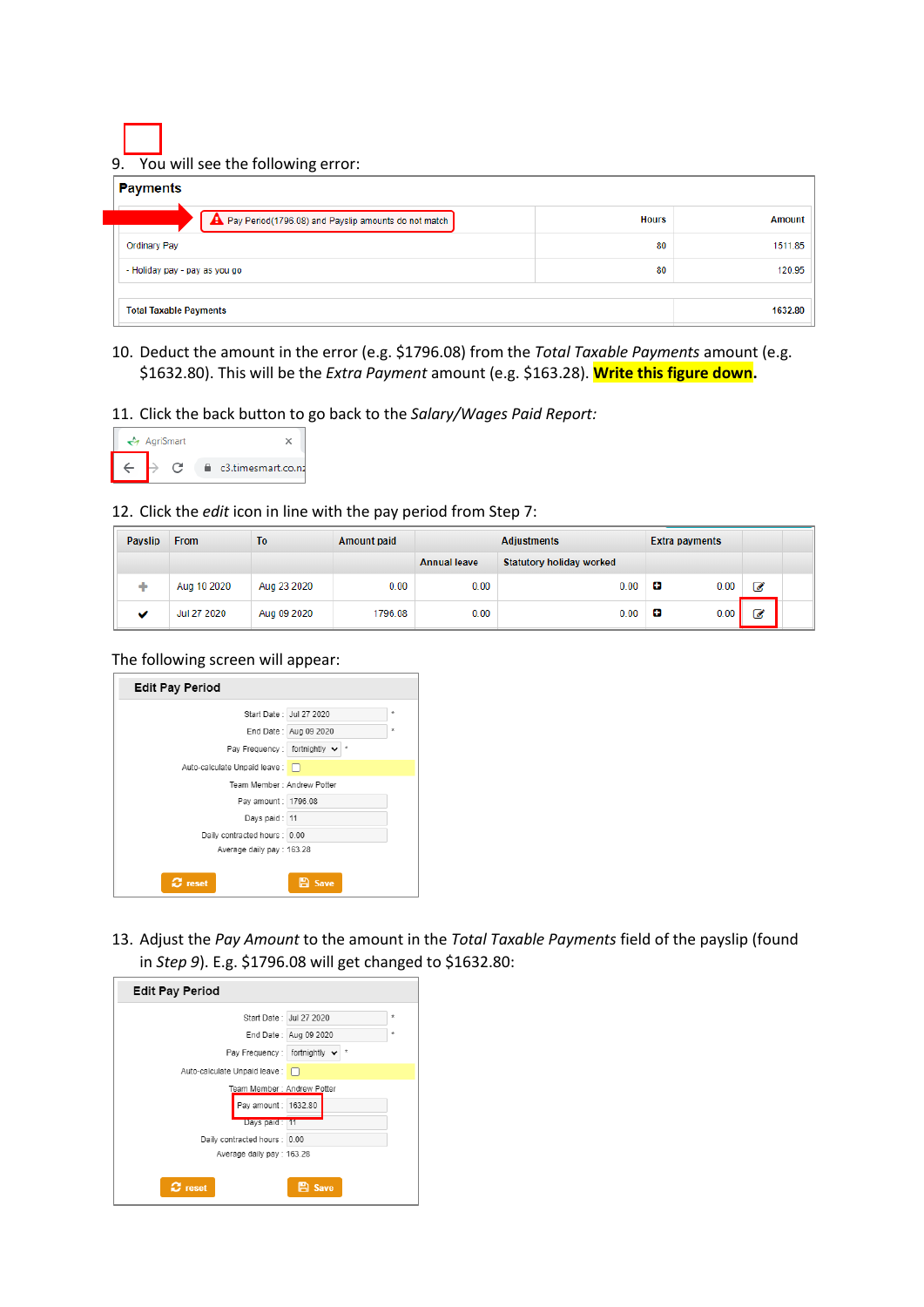#### 14. Click *Save*:

| <b>Edit Pay Period</b>                            |         |
|---------------------------------------------------|---------|
| Start Date: Jul 27 2020                           | $\star$ |
| End Date: Aug 09 2020                             | $\star$ |
| 大<br>Pay Frequency : fortnightly ↓                |         |
| Auto-calculate Unpaid leave :                     |         |
| Team Member: Andrew Potter                        |         |
| Pay amount: 1632.80                               |         |
| Days paid: 11                                     |         |
| Daily contracted hours : 0.00                     |         |
| Average daily pay: 163.28                         |         |
| <b>E</b> Save<br>$\boldsymbol{\mathcal{C}}$ reset |         |

### 15. Close this screen:

| <b>Edit Pay Period</b>        |                       |         |  |
|-------------------------------|-----------------------|---------|--|
| Start Date: Jul 27 2020       |                       | $\star$ |  |
|                               | End Date: Aug 09 2020 | $\star$ |  |
| Pay Frequency: fortnightly v  |                       |         |  |
| Auto-calculate Unpaid leave : |                       |         |  |
| Team Member: Andrew Potter    |                       |         |  |
| Pay amount: 1632.80           |                       |         |  |
| Days paid: 11                 |                       |         |  |
| Daily contracted hours : 0.00 |                       |         |  |
| Average daily pay: 163.28     |                       |         |  |
| $\sigma$ reset                | <b>El</b> Save        |         |  |

16. Locate the pay period to add the Extra Payment into:

## *NB: This pay period must be unprocessed. This means that there has to be a plus icon in the 'Payslip' column, not a tick icon*

| <b>Payslip</b> | <b>From</b> | To          | <b>Amount paid</b> | <b>Adjustments</b>  |                          | <b>Extra payments</b> |                |
|----------------|-------------|-------------|--------------------|---------------------|--------------------------|-----------------------|----------------|
|                |             |             |                    | <b>Annual leave</b> | Statutory holiday worked |                       |                |
|                | Aug 10 2020 | Aug 23 2020 | 0.00               | 0.00                | 0.00                     | 0.00<br>о             | ₫              |
| $\epsilon$     | Jul 27 2020 | Aug 09 2020 | 1632.80            | 0.00                | 0.00                     | о<br>0.00             | $\mathbb{Z}^*$ |

17. Click on the *plus* icon to open the *Extra Payment* screen for the applicable period:

| <b>Payslip</b> | <b>From</b> | To          | <b>Amount paid</b> | <b>Adjustments</b>  |                          | <b>Extra payments</b> |      |   |  |
|----------------|-------------|-------------|--------------------|---------------------|--------------------------|-----------------------|------|---|--|
|                |             |             |                    | <b>Annual leave</b> | Statutory holiday worked |                       |      |   |  |
|                | Aug 10 2020 | Aug 23 2020 | 0.00               | 0.00                | 0.00                     | о                     | 0.00 | ☑ |  |
| w              | Jul 27 2020 | Aug 09 2020 | 1796.08            | 0.00                | 0.00                     | о                     | 0.00 | Ø |  |

18. Ensure the *Date* field matches the date the team member is receiving the extra payment: *NB: It defaults to the last day of the pay period you are working in*

| Add Extra Payment |                            |                          |
|-------------------|----------------------------|--------------------------|
|                   | Team Member: Andrew Potter | $\overline{\phantom{a}}$ |
|                   | Date: Aug 14 2020          |                          |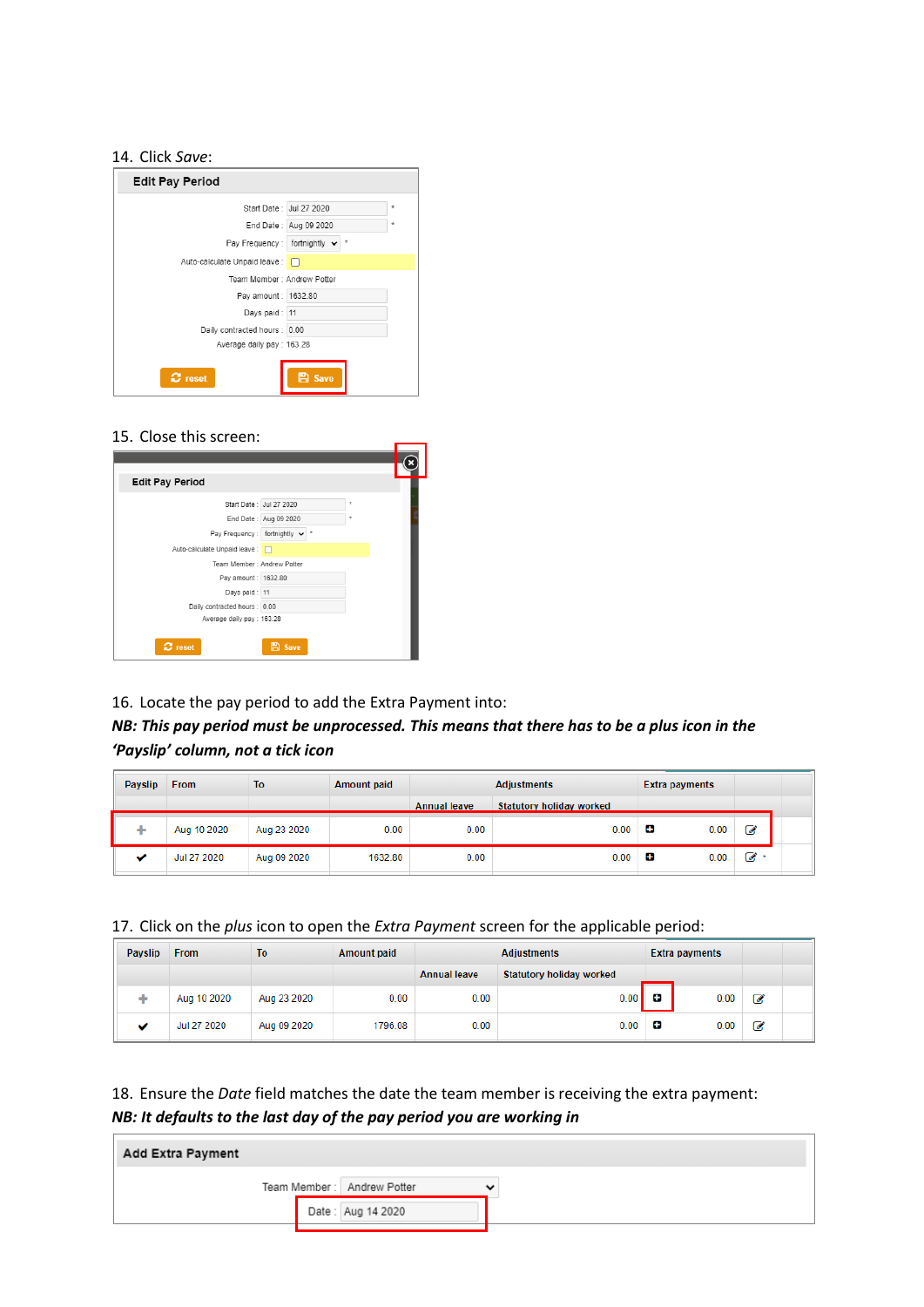## 19. In the *Extra Payment Amount* field, enter the figure you wrote down in *Step 10*:

| Add Extra Payment |                              |                   |             |
|-------------------|------------------------------|-------------------|-------------|
|                   | Team Member: Andrew Potter   |                   | $\check{ }$ |
|                   |                              | Date: Aug 14 2020 |             |
|                   | Extra Payment Amount: 163.28 |                   |             |

## 20. Click the *calculator* icon:

## *NB: This works out the Tax and Student Loan (if applicable)*

| Add Extra Payment                                          |                   |             |
|------------------------------------------------------------|-------------------|-------------|
| Team Member: Andrew Potter                                 |                   | $\check{ }$ |
|                                                            | Date: Aug 14 2020 |             |
| Extra Payment Amount: 163.28                               |                   |             |
| Student Loan On Extra Payment: 0.00                        |                   |             |
| Exclude ACC Levy & KiwiSaver: $\Box$ (Redundancy Payments) |                   |             |
| Exclude From Average: [34] (Final Payments)                |                   |             |
| Tax Amount: 30.84                                          |                   | ⊞           |

## 21. Add a *Description*:

| Add Extra Payment                                          |                                 |             |  |  |
|------------------------------------------------------------|---------------------------------|-------------|--|--|
| Team Member: Andrew Potter                                 |                                 | $\check{ }$ |  |  |
|                                                            | Date: Aug 14 2020               |             |  |  |
| Extra Payment Amount: 163.28                               |                                 |             |  |  |
| Student Loan On Extra Payment: 0.00                        |                                 |             |  |  |
| Exclude ACC Levy & KiwiSaver: $\Box$ (Redundancy Payments) |                                 |             |  |  |
| Exclude From Average: [34] (Final Payments)                |                                 |             |  |  |
| Tax Amount: 30.84                                          |                                 | ⊞           |  |  |
| Description:                                               | Underpayment from PE 09/08/2020 |             |  |  |

### 22. Select a *Category*:

| Add Extra Payment                                           |                                 |              |
|-------------------------------------------------------------|---------------------------------|--------------|
| Team Member: Andrew Potter                                  |                                 | $\checkmark$ |
|                                                             | Date: Aug 14 2020               |              |
| Extra Payment Amount : 163.28                               |                                 |              |
| Student Loan On Extra Payment: 0.00                         |                                 |              |
| Exclude ACC Levy & KiwiSaver : $\Box$ (Redundancy Payments) |                                 |              |
| Exclude From Average: C (Final Payments)                    |                                 |              |
| Tax Amount: 30.84                                           |                                 | 翩            |
| Description :                                               | Underpayment from PE 09/08/2020 |              |
| Category:                                                   | Adjustment<br>$\checkmark$      |              |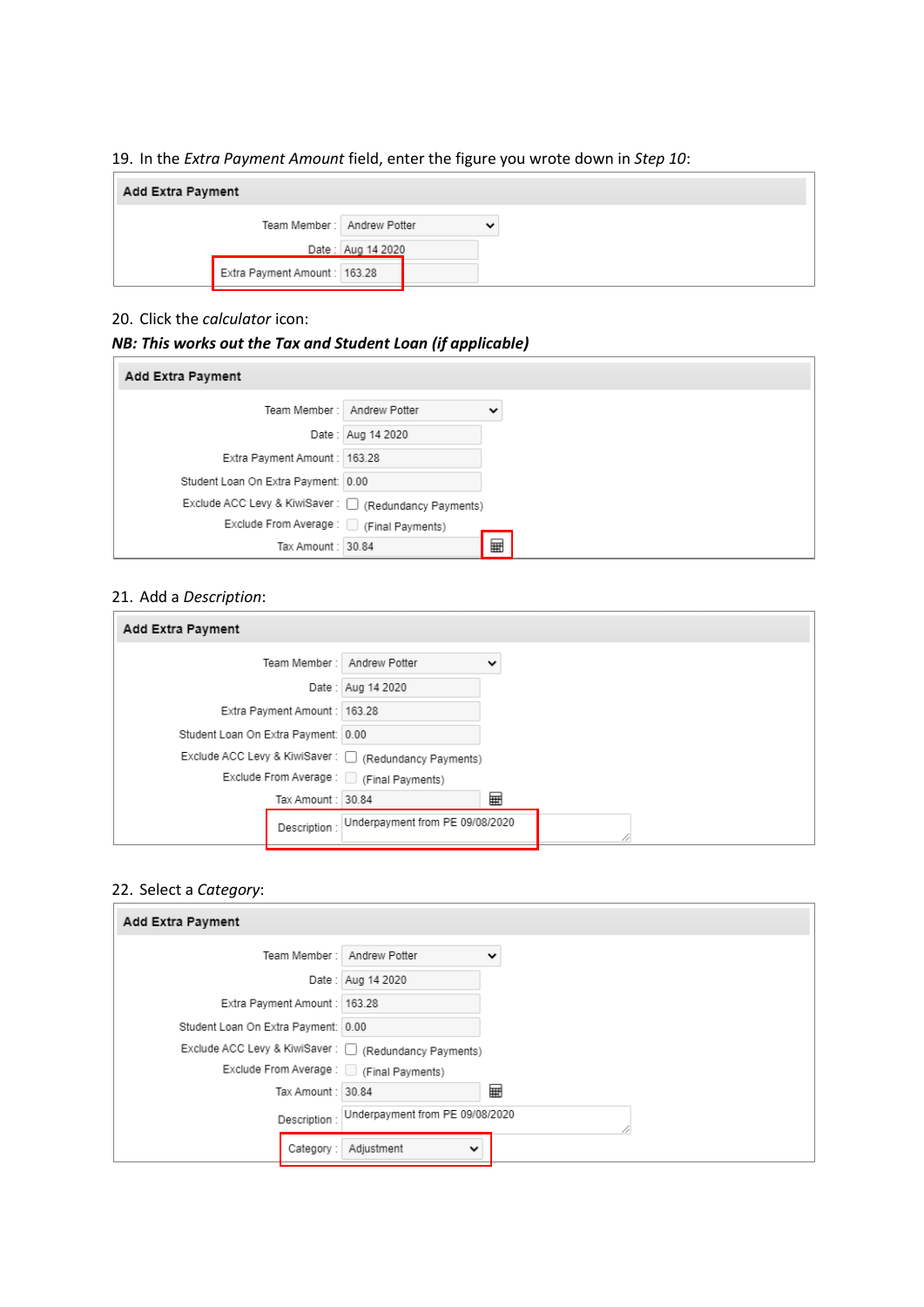23. Change the *Frequency* to *All periods other than weekly to monthly,* then click *Save*:

| Add Extra Payment                           |                                                                           |
|---------------------------------------------|---------------------------------------------------------------------------|
| Team Member: Andrew Potter                  | $\checkmark$                                                              |
|                                             | Date: Aug 14 2020                                                         |
| Extra Payment Amount: 163.28                |                                                                           |
| Student Loan On Extra Payment: 0.00         |                                                                           |
| Exclude ACC Levy & KiwiSaver: [             | (Redundancy Payments)                                                     |
| Exclude From Average: [34] (Final Payments) |                                                                           |
| Tax Amount: 30.84                           | ⊞                                                                         |
| Description:                                | Underpayment from PE 09/08/2020                                           |
| Category:                                   | Adjustment<br>╰                                                           |
| Type:                                       | Non-discretionary v                                                       |
| Frequency:                                  | All periods other than weekly to monthly - e.g quarterly or annual $\vee$ |
|                                             | H<br>save                                                                 |

### 24. Work out the net amount payable:

- *Extra Payment Amount* (e.g. 163.28)
- Minus *Student Loan* (e.g. \$0)
- Minus *Tax Amount* (e.g. \$30.84)
- Minus *KiwiSaver Employee Contribution*. This amount is not displayed in the *Extra Payment* screen so you will have to go into *Team Manager* and check whether the employee is a KiwiSaver member, and if so, what percentage are they contributing (e.g. Andrew is contributing 3% so 3% of \$163.28 = \$4.90)
- Net amount payable =  $$127.54$  ( $$163.28 $0 $30.84 $4.90$ )

**The net amount payable is the amount you will pay directly into the employee's bank account (e.g. \$127.54). Write this amount down.**

#### 25. Close this screen:

| He add extra payment   E extra payments report<br><b>Extra Payment : Andrew Potter</b> |  |  |
|----------------------------------------------------------------------------------------|--|--|
|                                                                                        |  |  |

#### 26. Click on the team member's name:

|         | Team Member: Andrew Potter<br>Location: woods Farm<br>Employee Type : Casual<br>Remuneration type: Wages |                |                    |                     |                          |                       |                          |  |  |
|---------|----------------------------------------------------------------------------------------------------------|----------------|--------------------|---------------------|--------------------------|-----------------------|--------------------------|--|--|
|         | viewing records : 1 to 6 of 6<br><b>D</b> Show Extra Columns                                             |                |                    |                     |                          |                       |                          |  |  |
| Payslip | <b>From</b>                                                                                              | T <sub>o</sub> | <b>Amount paid</b> |                     | <b>Adjustments</b>       | <b>Extra payments</b> |                          |  |  |
|         |                                                                                                          |                |                    | <b>Annual leave</b> | Statutory holiday worked |                       |                          |  |  |
| ÷       | Aug 10 2020                                                                                              | Aug 23 2020    | 163.28             | 0.00                | 0.00                     | е<br>163.28           | $\overline{\mathscr{A}}$ |  |  |